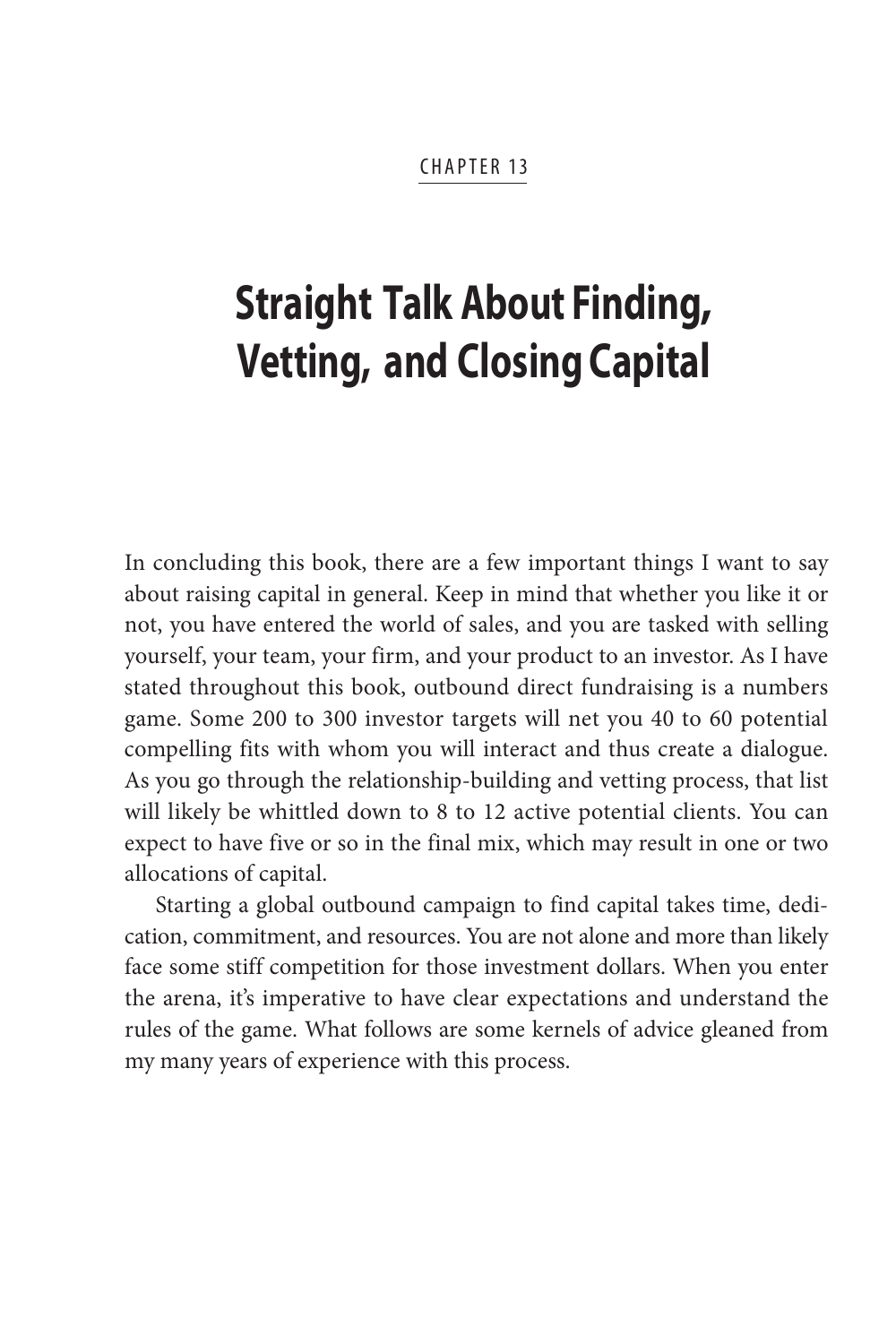### **Showcase Yourself—Get on the Road or on the Phone**

As a life science fundraising executive, you must leave the building. The days of incoming inquiries are long gone. Figure out a way—any way—to get your feet on the road. You will never raise money by sitting around your office. You need to get in front of potential investors if you are going to market your product. Fundraising executives who spend more time in the office than they do at meetings will fail to reach their allocation potential. If this is you, you must regroup and get packing. There is no middle ground here. Once you have initiated the allocation process with several investors, you will need some in-office time—but not a lot. The allocation game is won in the field, through meeting with investors and developing solid longterm relationships.

I have a theory about successful life science fundraising executives: those who begin work first each day and quit last will generate the most allocation dollars. They rise early to create a daily schedule and make sure everything is prepared. Then they head out to the field or pick up the phone and spend the day in meetings or on calls, reserving time at the end of the day for follow-up. They usually work late, taking care of all action items, and then repeat the process the next day. This is how you achieve success in closing allocations.

At Life Science Nation (LSN), our salespeople engage in 30 to 40 calls, demos, or meetings with prospects a month, every month. Though meetings may not be occurring all the time, the sales team is working to secure those meetings every single day. Marketing is a full-time job that is as important as every other position at your firm. If you doubt this, your firm will be beaten by competitors who are beefing up their marketing efforts.

### **The Importance of Context**

It is difficult to overstate the value of context. Context is basically the glue that holds the reality of a deal together on many levels. Keeping everyone in context means making sure that all the key players in your firm and all the key players on the other side of the table are on the same page and singing out of the same hymnal. This task is imperative; once people begin to get out of context, your deal is in jeopardy.